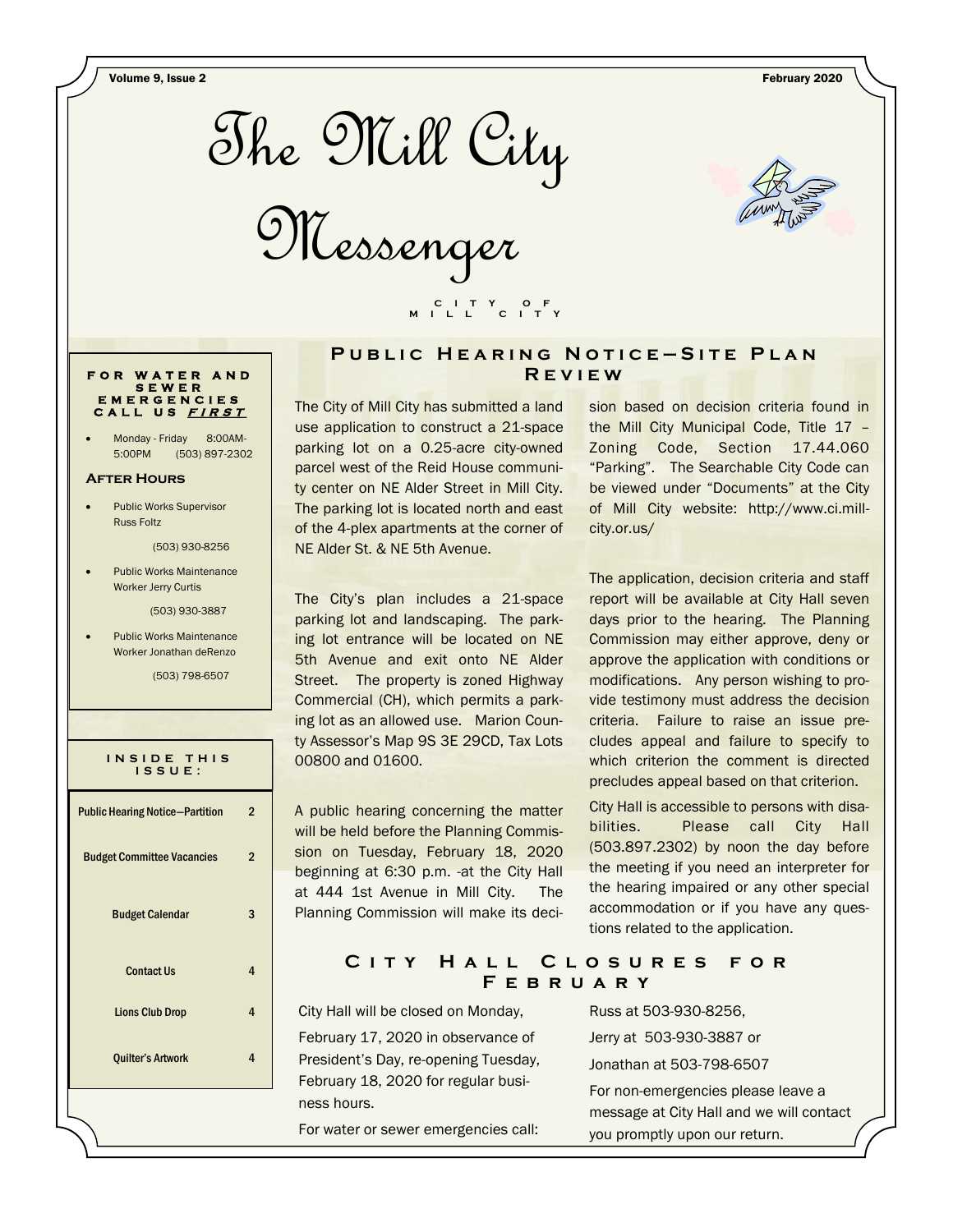#### **P u b l i c H e a r i n g N o t i c e — P a r t i t i o n**

The City has received a land use application from Scott Baughman, SBC Construction, Inc. He proposes to divide a 0.39-acre parcel on SE Fairview Street into two lots. The site is located just east of City Hall. He proposes to construct one singlefamily home on the east parcel (Parcel 2) abutting SE Fairview Street. The proposed home will be located just west of the home that is now under construction. The property is zoned Central Commercial (CC), which permits either commercial or residential uses. Since the existing parcel has frontage on the North Santiam River, the applicant is required to submit a site plan showing the proposed location of the new home, setbacks from the river and plans for landscaping and site improvements. The proposed building site is not located in the flood hazard area and does not have any identified wetlands. Linn County Assessor's Map 9S 3E 29CC, Tax Lot 00804.

A public hearing concerning the matter will be held before the Planning

Commission on Tuesday, February 18, 2020 beginning at 6:30 p.m. -at the City Hall at 444 1st Avenue in Mill City. The Planning Commission will make its decision based on decision criteria found in the Mill City Municipal Code, Title 16 – Subdivision Code, Section 16.32 "Partitions" and Title 17 – Zoning Code, Section 17.44.120 "Land Use Action on the North Santiam River". The Searchable City Code can be viewed under "Documents" at the City of Mill City website: http://www.ci.mill-city.or.us/

1. Section 17.44.120 lists standards and criteria for site plan reviews for land use actions adjacent to the North Santiam River. The criteria address removal of vegetation and trees below the topographical break of the bank above the river and whether or not the proposed uses may have a potentially damaging impact on fish or wildlife habitat along the river. The City notifies affected state natural resource agencies for comments.

The application, decision criteria and staff report will be available at City Hall seven days prior to the hearing. The Planning Commission may either approve, deny or approve the application with conditions or modifications. Any person wishing to provide testimony must address the decision criteria. Failure to raise an issue precludes appeal and failure to specify to which criterion the comment is directed precludes appeal based on that criterion.

City Hall is accessible to persons with disabilities. Please call City Hall (503.897.2302) by noon the day before the meeting if you need an interpreter for the hearing impaired or any other special accommodation or if you have any questions related to the application.

#### **City of Mill City Budget Committee Vacancies**

The City of Mill City has two (2) vacancies on the City's Budget Committee. Budget Committee appointees will serve a three (3) year term, through June 30, 2022.

The Budget Committee will meet three or four times during the months of March or April, 2020 to prepare the City's budget for Fiscal Year 2020-2021.

Citizens interested in serving on

the City of Mill City Budget Committee are encouraged to contact City Recorder Stacie Cook at City Hall (503) 897-2302.

An application for the vacancy, available at City Hall or on the City's website: www.ci.mill-city.or.us under Forms, must be submitted no later than Friday, February 14, 2020 at 4:00 p.m.

to City Recorder, PO Box 256, Mill City, OR 97360 or hand delivered to City Hall; 444 S 1st Avenue, Mill City.

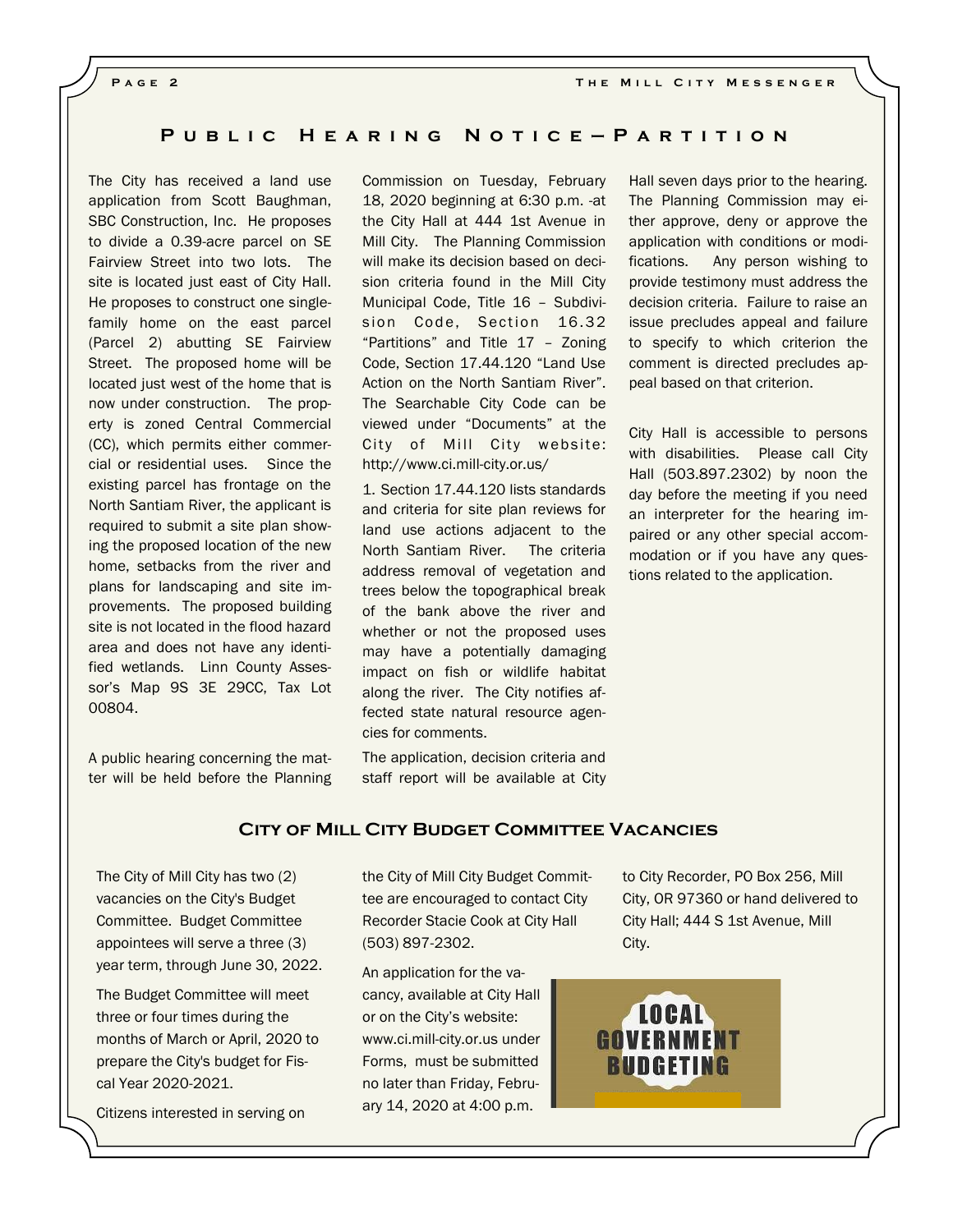# **2020-2021 Budget Calendar**

| Day | Date    | Time         | Place                  | <b>Purpose</b>                                                                                                                     |  |
|-----|---------|--------------|------------------------|------------------------------------------------------------------------------------------------------------------------------------|--|
| F   | Feb 7   |              |                        | Send out Councilor Surveys                                                                                                         |  |
| Tu  | Feb 25  |              | Council Mtg            | Mayor appoints Budget Committee Members - If necessary                                                                             |  |
| F   | Mar 13  |              | Newspaper              | First notice of 1st Budget Meeting & 2 <sup>nd</sup> Budget Meeting/State Revenue Sharing<br>Hearing (public hearing)              |  |
| F   | Mar 27  |              | Newspaper              | Second notice of 1 <sup>st</sup> Budget Meeting & 2 <sup>nd</sup> Budget Meeting/State Revenue Sharing<br>Hearing (public hearing) |  |
| M   | Apr 6   | 6:30<br>p.m. | Mill City City<br>Hall | 1st Mtg: Distribution of Budget & Budget Message                                                                                   |  |
| M.  | Apr 13  | 6:30<br>p.m. | Mill City City<br>Hall | 2 <sup>nd</sup> Mtg: Discuss Budget - approve non-personal services funds & State Revenue<br>Sharing Hearing (public testimony)    |  |
| M   | Apr 20  | 6:30<br>p.m. | Mill City City<br>Hall | 3rd Mtg: To approve other funds.                                                                                                   |  |
| W   | Apr 29  | 6:30<br>p.m. | Mill City City<br>Hall | 4 <sup>th</sup> Mtg: (IF NEEDED) discuss and approve Personal Services subcategories.                                              |  |
| F   | May 8   |              | Newspaper              | Publish notice of Council Hearing re: budget & state revenue sharing & financial<br>summary                                        |  |
| Tu  | May 26  | 6:30<br>p.m. | Mill City City<br>Hall | Council Public Hearing re: budget & state revenue sharing                                                                          |  |
| Tu  | May 26  | 6:30<br>p.m. | Mill City City<br>Hall | Council Adopt Budget: Resolutions re: appropriations, tax levy & revenue sharing.                                                  |  |
|     | June 30 |              |                        | Department of Admin. Services; Resolutions for State Revenue Sharing: certif. of<br>hearing & 4 + municipal services               |  |
|     | July 15 |              |                        | County Assessor (both): 2 copies of budget resolutions & 2 copies of LB 50                                                         |  |
|     | Sep 30  |              |                        | County Clerk (both). Complete budget & resolutions                                                                                 |  |
|     |         |              |                        |                                                                                                                                    |  |